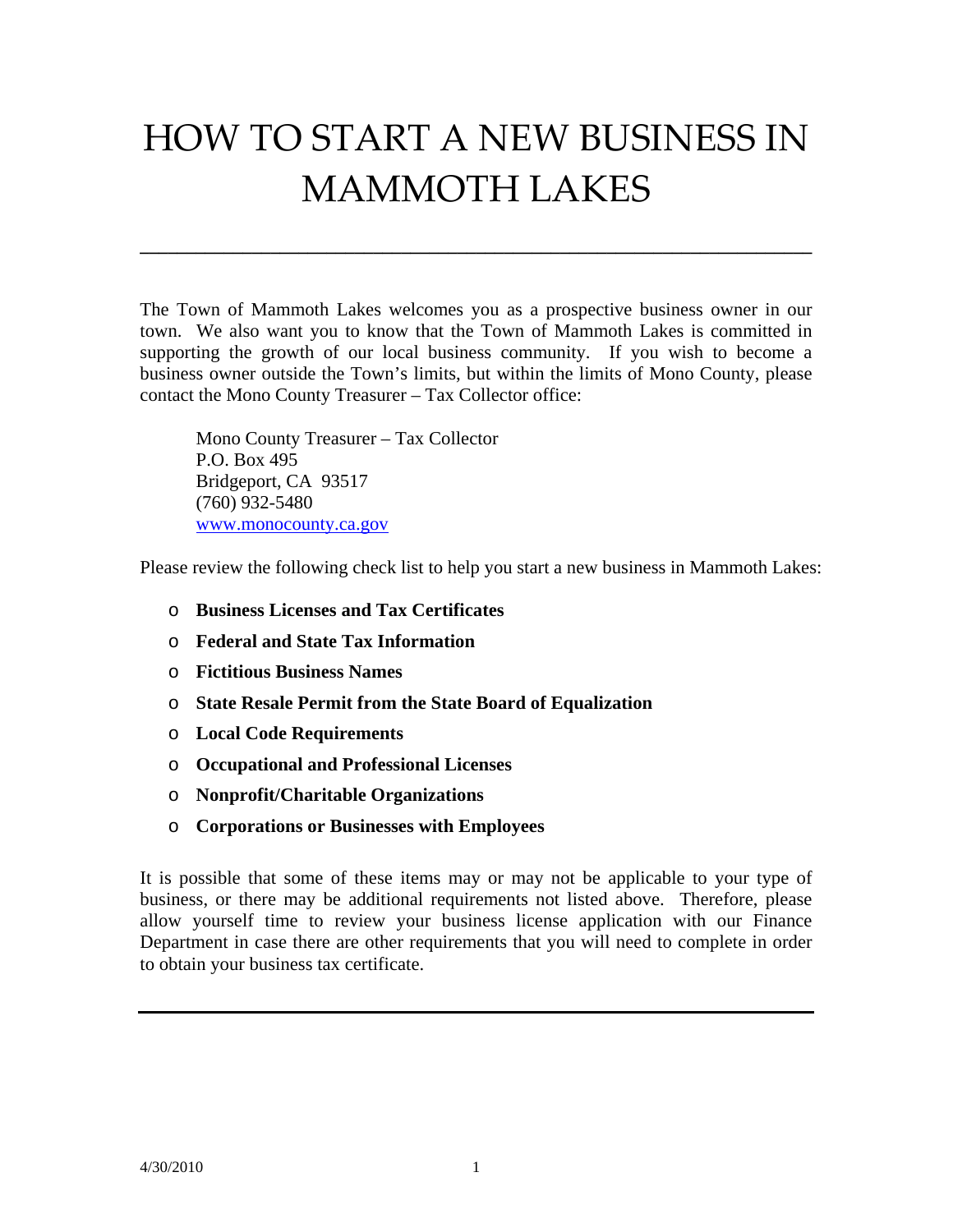## **Business Licenses and Tax Certificates**

#### **Paying Your Annual Business Tax**

[Chapter 5.04 of the Town Municipal Code](http://library.municode.com/HTML/16632/level2/T5_C5.04.html) requires all persons or entities doing business in the Town of Mammoth Lakes that have a gross annual income of \$5,000 or more to pay an annual business tax. The payment of the business tax is required prior to the commencement of business in Mammoth Lakes and is renewed each calendar year.

#### **Business Tax Certificate**

The business tax certificate is sometimes also referred to as a "business license," but it is not a substitute for more specific licenses or permits required for certain businesses as indicated in Chapter 5.04.050 of the Town Municipal Code, nor does it indicate clearance or approval for zoning, fire code, occupancy, or any other City, County, State or Federal requirement.

#### **Obtaining and Renewing the Business Tax Certificate**

Business Tax Certificates are issued on an annual basis by the Finance Department. You may download the [Business Tax Certificate Application,](http://ca-mammothlakes.civicplus.com/DocumentView.aspx?DID=19) or visit the Town of Mammoth Lakes Finance Department at the address listed below. Once you have completed your application, you may then mail in or drop off the completed form and required payment to:

Attn: Finance Department Town of Mammoth Lakes P.O. Box 1609 437 Old Mammoth Rd., Suite Y Mammoth Lakes, CA 93546 (Located on the second floor of the Minaret Village Mall) (760) 934-8989 ext. 273 Hours: M-F 8:00 AM - 12:00 PM & 1:00 PM – 5:00 PM

## **Federal and State Tax Information**

#### **Federal Taxes**

There are three primary types of business taxes at the federal level: income taxes, employment taxes, and excise taxes. In general, these taxes are determined by the type of business and its legal structure.

**Income Taxes -** All businesses (except partnerships) must file an annual income tax return. Federal Income tax is a "pay-as-you-go" tax, meaning taxes must be paid as income is received throughout the year. Often, this means making regular payments of [estimated taxes](http://www.irs.gov/businesses/small/article/0,,id=110413,00.html) during the year.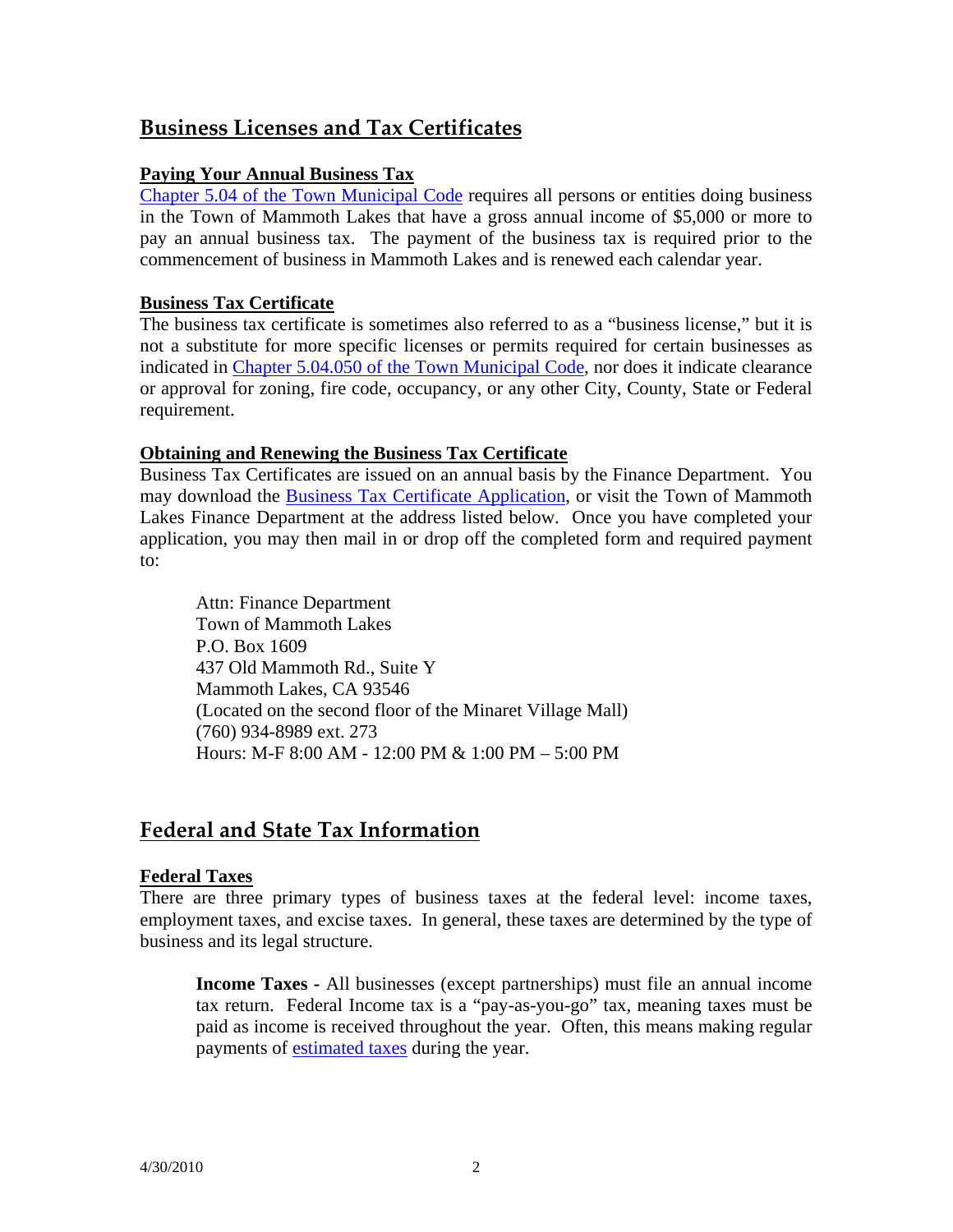**Employment Taxes -** Employment taxes apply to individuals who work for themselves and businesses which have additional employees. Self-employment [taxes](http://www.irs.gov/businesses/small/article/0,,id=98846,00.html) contribute to social security system coverage, including retirement and disability benefits as well as Medicare. For businesses with multiple employees, the employer is responsible for **[employment taxes](http://www.irs.gov/businesses/small/article/0,,id=172179,00.html)** including social security and Medicare taxes, federal income taxes, and federal unemployment taxes.

**Excise Taxes** - Excise taxes may also apply to certain businesses; more information on excise taxes is available from the [Internal Revenue Service](http://www.irs.gov/publications/p510/index.html) (IRS).

#### **State Taxes**

At the California state level, there are three primary taxing agencies:

The [Franchise Tax Board](http://www.ftb.ca.gov/) (FTB) – The Franchise Tax Board administers personal and corporate income and franchise taxes.

The [State Board of Equalization](http://www.boe.ca.gov/) (BOE) – The State Board of Equalization issues seller's permits and is responsible for the administration and collection of the state's sales and use, fuel, alcohol, tobacco, and other special taxes and fees.

The [Employment Development Department](http://www.edd.ca.gov/) (EDD) – The Employment Development Department issues employer account numbers and administers state payroll taxes, including Unemployment Insurance, Employment Training Tax, State Disability Insurance, and California Personal Income Tax withholding.

### **Fictitious Business Names**

The County of Mono requires that local businesses file a Fictitious Business Name statement, also sometimes referred to as a "dba" or "doing business as" statement. If a business is to be operated under an assumed name, the name under which it proposes to operate should be filed with the Mono County Community Development Department, Clerk's Office. Prior to filing the assumed name, contact the office of the County Clerk to determine if any other business is presently operating under the name.

Attn: County Clerk Mono County Community Development Department P.O. Box 347 437 Old Mammoth Rd., Suite P Mammoth Lakes, CA 93546 (Located on the second floor of the Minaret Village Mall) (760) 924-1800 Hours: M-F 8:00 AM -12:00 PM, 1:00 PM – 5:00 PM [www.monocounty.ca.gov](http://www.monocounty.ca.gov/)

**Corporations or LLCs** must also provide a copy of their Articles of Incorporation filed with the Secretary of State with their Fictitious Business Name statement.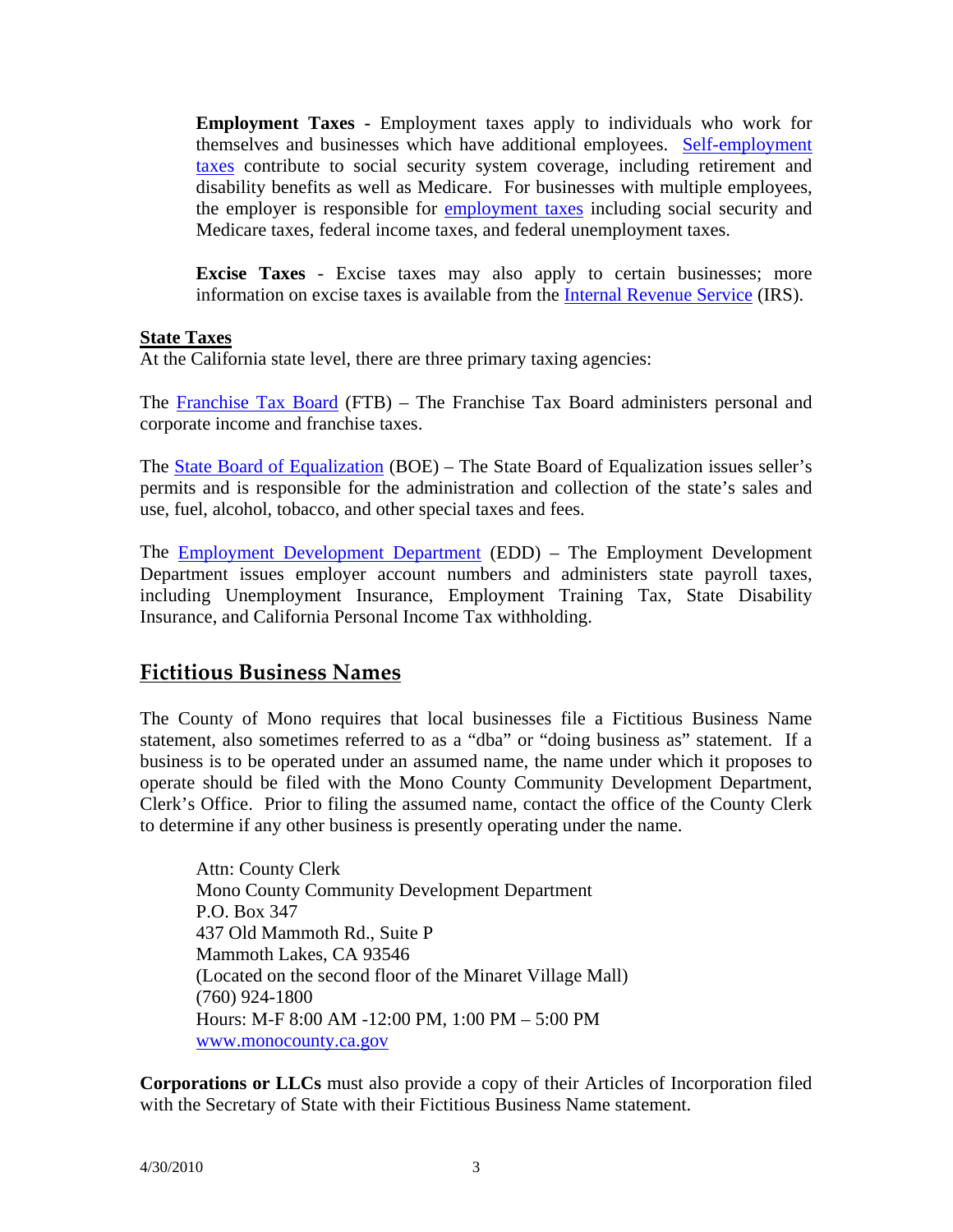## **State Resale Permit from the California State Board of Equalization**

The California State Board of Equalization administers the **state's** sales and use, fuel, alcohol, tobacco, and other taxes, and for the collection of fees that fund specific **state** programs.

Your business may need permits, such as a State Resale Permit for a retail business, from the California State Board of Equalization, or you may also be required to obtain a Seller's Permit. For more information, please contact your local California State Board of Equalization district office. For Mono County, contact the Sacramento District Office:

#### **Sacramento District Office**

California State Board of Equalization 3321 Power Inn Road, Suite 210 Sacramento, CA 95826-3889 (916) 227-6700 [www.boa.ca.gov](http://www.boa.ca.gov/)

## **Local Code Requirements**

The Town of Mammoth Lakes has requirements for local businesses in a number of categories, including:

- Zoning
- Parking
- Signage
- Building
- Fire Safety
- Waste Management

These requirements vary based upon the type and location of the business. You may contact the Town of Mammoth Lakes Community Development Department for more information.

Attn: Community Development Department Town of Mammoth Lakes P.O. Box 1609 437 Old Mammoth Rd., Suite R Mammoth Lakes, CA 93546 (760) 934-8989 (Located on the second floor of the Minaret Village Mall) Hours: M-F 8:00 AM -12:00 PM, 1:00 PM – 5:00 PM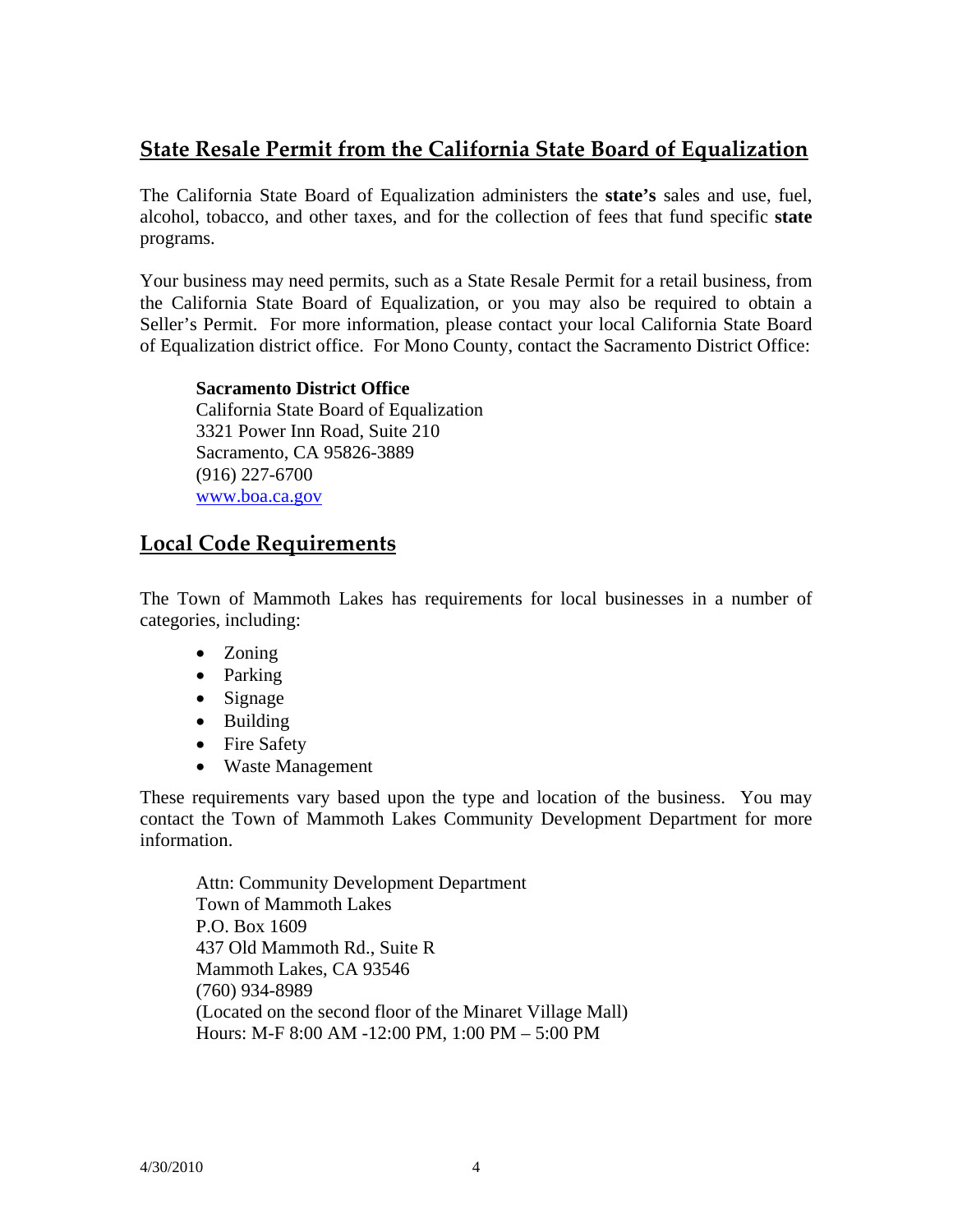## **Occupational and Professional Licenses**

The Town of Mammoth Lakes also requires additional permits, licenses or fees for certain businesses in Mammoth Lakes. Please see the items listed below.

#### **Restaurants, Businesses Involving Foods**

Any firms involved in the handling, processing, packaging and warehousing of foods must have Health Permits, which are issued by the Mono County Environmental Health Department:

Mono County Environmental Health P.O. Box 347 437 Old Mammoth Rd., Suite P Mammoth Lakes, CA 93546 (Located on the second floor of the Minaret Village Mall) (760) 924-1800 Hours: M-F 8:00 AM -12:00 PM, 1:00 PM – 5:00 PM

#### **Restaurants, Businesses Involving Alcoholic Beverages**

Information about licenses and fees pertaining to the sale, transportation or storage of alcoholic beverages can be obtained from the California Department of Alcoholic Beverage Control (ABC). For Mono County, contact the Bakersfield ABC Office at the address below:

California Department of Alcoholic Beverage Control 4800 Stockdale Highway, Suite 213 Bakersfield, CA 93309 (661) 395-2731 [BKF.Direct@abc.ca.gov](mailto:BKF.Direct@abc.ca.gov) Primary Contact: Armando Gonzalez

## **Nonprofit / Charitable Organizations**

California Nonprofit, Nonstock corporations organized for religious, charitable, social, educational, recreational or similar purposes are formed pursuant to the Nonprofit Corporation Law, commencing with California Corporations Code section 5000. For information on California Nonprofit, Nonstock Corporations, contact:

#### **Organization of California Nonprofit, Nonstock Corporations**

**Secretary of State** 

Business Programs Division 1500 11th Street, 3rd Floor Sacramento, CA 95814 (916) 657-5448